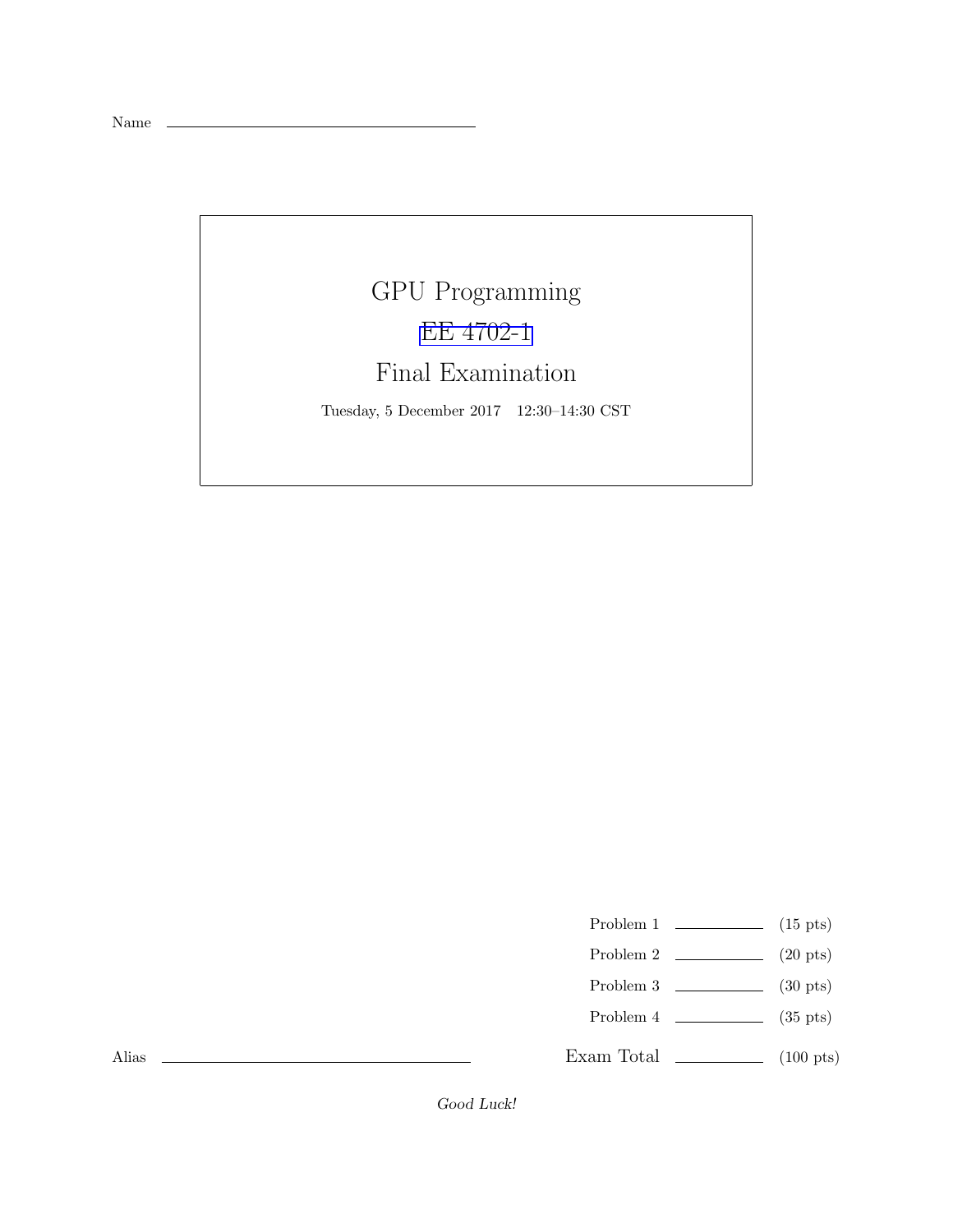Problem 1: [15 pts] Appearing below is code based on Homework 5 (the tile cloud). First is code that launches the rendering passes, followed by the shaders. The shaders below were written to work with the rendering pass launched by case 1. In case 3, which is incomplete, the rendering pass input primitives are lines instead of triangles. Complete the case 3 code and modify the shaders to work with your completed case 3 code.

Complete the case 3 code. Use abbreviations such as  $g1V$  (for  $g1Vert(x, d)$ ,  $g1C$ , and  $g1N$ .

```
case 1: { pShader_Use use(s_hw05_tiles_1);
             glBegin(GL_TRIANGLES);
             for ( Tile* tile: tiles ) { glColor4fv(tile->color); glVertex4fv(tile->pt_00);
                                       glColor4fv(tile->tact_pos); glVertex4fv(tile->ax);
                                                                 glVertex4fv(tile->ay); }
             glEnd(); } break;
   case 3: { pShader_Use use(s_hw05_tiles_3);
             glBegin(GL_LINES); // <--- DON'T FORGET, LINES
             for ( Tile* tile: tiles ) {
             }
             glEnd(); } break;
Modify shader code (below) to work with case 3 (above). Look at \Box type of primitive (above), \Boxinterface blocks, \Box shader routines, and \Box layout declarations.
 out Data_to_GS { vec4 vertex_o; vec4 color; };
 void vs_main_tiles_3() { // Vertex shader routine. // CHANGE/ADD SOMETHING
   vertex_0 = g1_Vertex;color = gl_Color;
 }
 in Data_to_GS { vec4 vertex_o; vec4 color; } In[3]; // CHANGE/ADD SOMETHING
 layout ( triangles ) in; // CHANGE/ADD ONE OF
 layout ( triangle_strip, max_vertices = 4 ) out; // THE LAYOUT DECLARATIONS
 void gs_main_tiles_3() { // Geometry shader routine. // CHANGE/ADD SEVERAL THINGS
   vec4 pt_00 = In[0].vertex_0;vec4 ax_0 = vec4(In[1].vertex_0.xyz, 0);vec4 ay_o = vec4(In[2].vertex_o.xyz,0);
   vec4 tact_pos = In[1].color;
   color = In[0].colorvec4 vtx_o[4];
   vtx_0[0] = pt_00; vtx_0[1] = pt_00 + ax_0;vtx_0[2] = pt_00 + ay_0; vtx_0[3] = pt_00 + ay_0;
   // The code below does not need to be changed and so isn't shown.
```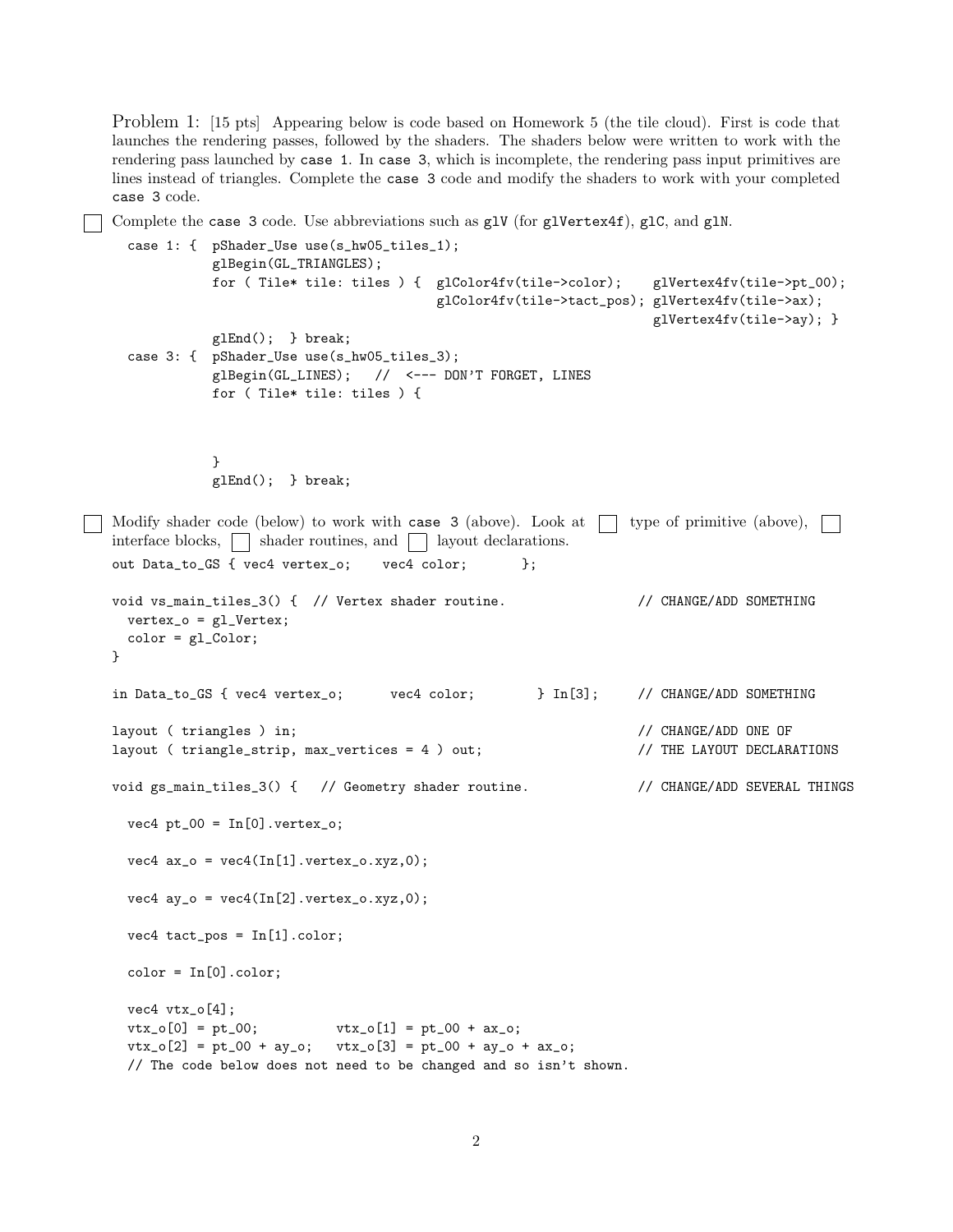Problem 2: [20 pts] Appearing below is the render\_tiles routine from Homework 5.

(*a*) Estimate the amount of data sent from the CPU to the GPU for the rendering pass started by the code below. Use the following symbol:  $n$ , the number of tiles.

```
case 1: {
   pShader_Use use(s_hw05_tiles_1);
    glUniform2i(1, opt_tryout1, opt_tryout2);
    glUniform1i(2, light_state_get());
   glUniform1f(3, world_time);
    glBegin(GL_TRIANGLES);
   for ( Tile* tile: tiles ) {
       glColor4fv(tile->color);
       glVertex4fv(tile->pt_00);
       glColor4fv(tile->tact_pos);
       glVertex4fv(tile->ax);
       glVertex4fv(tile->ay);
     }
   glEnd();
  }
  break;
```
Amount of data, in bytes:

(b) The vertex shader below is used with the case 1 code above. In terms of  $n$ , how much data is read by this vertex shader for a rendering pass?

```
void vs_main_tiles_1() {
  vertex_o = gl_Vertex;
  color = gl_Color;
}
```
Total data read by shader above for a rendering pass:

Explain why the amount of data read by the vertex shader might be different than the amount of data sent from CPU to GPU when executing the case 1 code.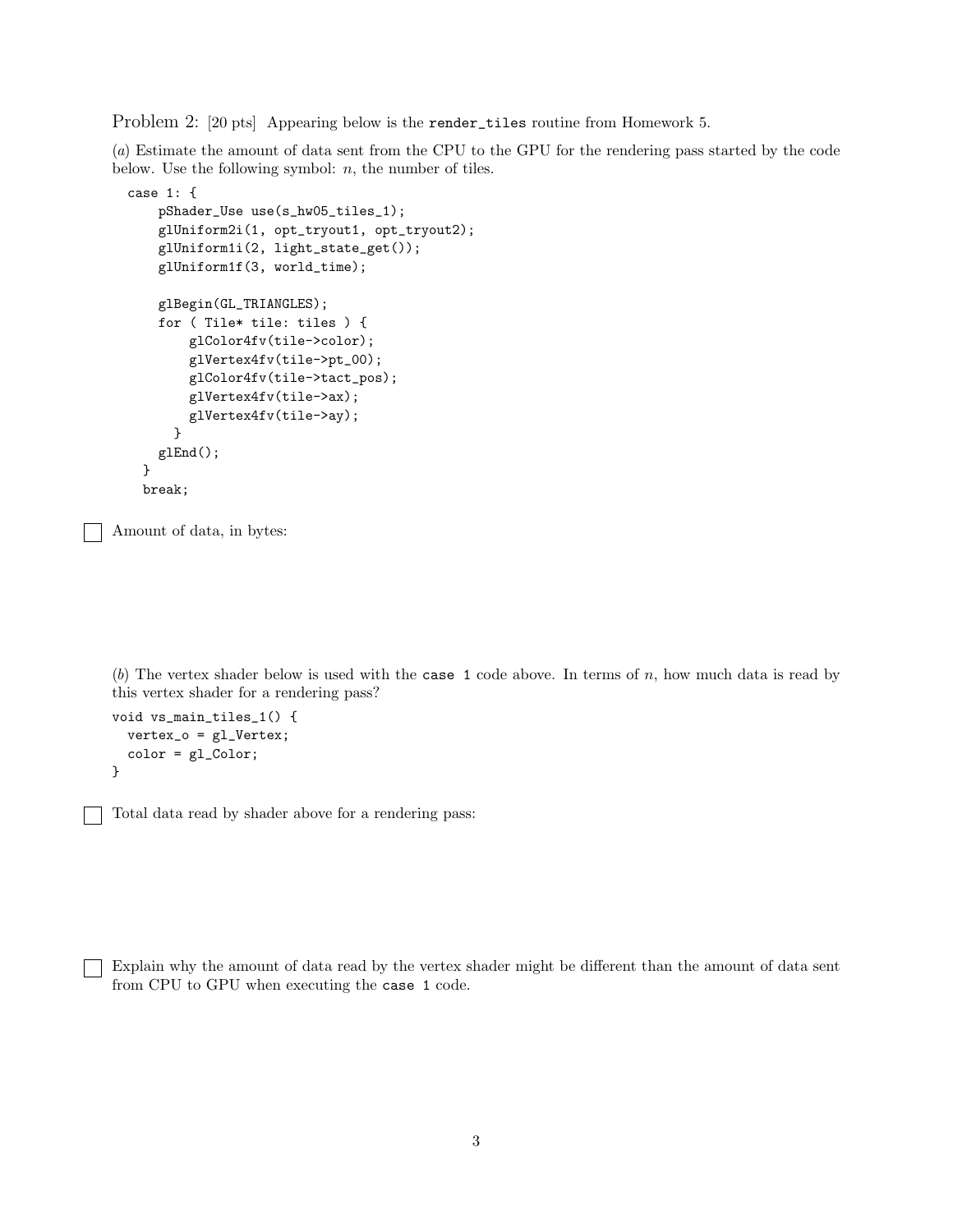Problem 2, continued: The rendering pass below provides the same data to the shaders as the one in the previous part, but there are significant differences.

```
#define TO_BO(name,num,update) \
 glBindBuffer(GL_ARRAY_BUFFER,bos_tiles[num]);
 if ( update ) glBufferData \
   (GL_ARRAY_BUFFER, name.size()*sizeof(name[0]), name.data(), GL_STREAM_DRAW); \
 glBindBufferBase(GL_SHADER_STORAGE_BUFFER,num,bos_tiles[num]);
    pShader_Use use(s_hw05_tiles_2);
    glUniform2i(1, opt_tryout1, opt_tryout2);
    glUniform1i(2, light_state_get());
    glUniform1f(3, world_time);
    TO_BO(pt_00, 1, pt_00_data_stale);
    TO_BO(ax, 2, axes_data_stale);
    TO_BO(ay, 3, axes_data_stale);
    TO_BO(color, 4, color_data_stale);
    TO_BO(tact_pos, 5, tact_data_stale);
    pt_00_data_stale = axes_data_stale = color_data_stale = tact_data_stale = false;
    glDrawArrays(GL_POINTS,0,tiles.size());
```
(*c*) Explain why the code above would be more efficient when rendering the very first frame and why it might be more efficient later in the execution, depending on how the tiles are used.

More efficient for the very first frame because:

More efficient later in execution because ...

This efficiency can be assumed by use of variable such as ... because ...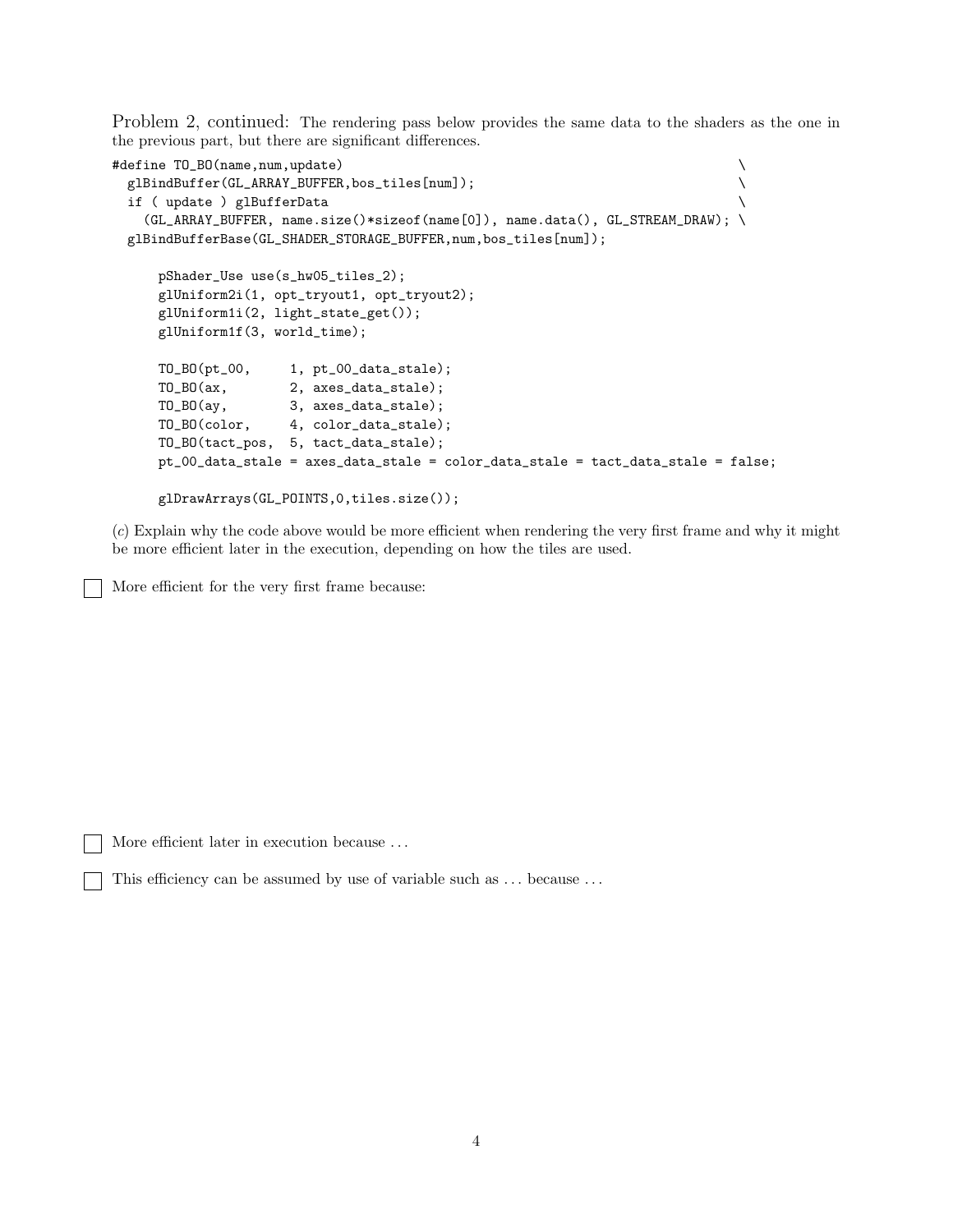Problem 3: [30 pts] The code in this problem is similar to the Homework 5 tile code except that it will be used to render discs.

(*a*) Complete the geometry shader below so that it emits primitives for a disc (a filled-in circle) writing the geometry shader outputs shown. The provided shader code reads the shader disc center, ctr\_o, disc normal, nz\_o, and a vector to a point on the circumference, ax\_o (see diagram), all in object space. The shader output includes tcoord, a texture coordinate. Assign this consistent with the texture coordinates shown on the diagram. Assume that the shader output primitive, a triangle fan, will work correctly even though it is not included in OpenGL Shading Language 4.5. A triangle fan makes the solution simpler. *Note: This triangle fan discussion was intentionally omitted from the original exam.*



Emit primitives for the disc, make sure it's filled in.

```
Don't forget to: \Box Set max vertices, \Box set normal e, \Box set tcoord,
and of course \Box set gl Position.
out Data_to_FS { flat vec3 normal_e; vec3 vertex_e; vec2 tcoord;};
layout ( points ) in;
layout ( triangle_fan, max_vertices = ) out; // <--- FILL IN
void gs_main_disc() {
  int vertex_id = In[0].vertex_id;
  vec4 ctr_0 = ctrs[vertex_id];vec3 ax_o = axs[vertex_id].xyz;
  vec3 nz_o = nzs[vertex_id].xyz;
  const int slices = 10;
  const float pi = 3.1415926536;
  const float delta_theta = 2 * pi / slices;// Abbrevs: glmvp, gl_ModelViewProjectionMatrix; glmv, gl_ModelViewMatrix; gln, gl_NormalMatrix
```

```
for ( int i=0; i<slices; i++ )
  {
    float theta = i * delta_{theta};
    float costh = cos(theta);float sinth = sin(theta);
```
}

}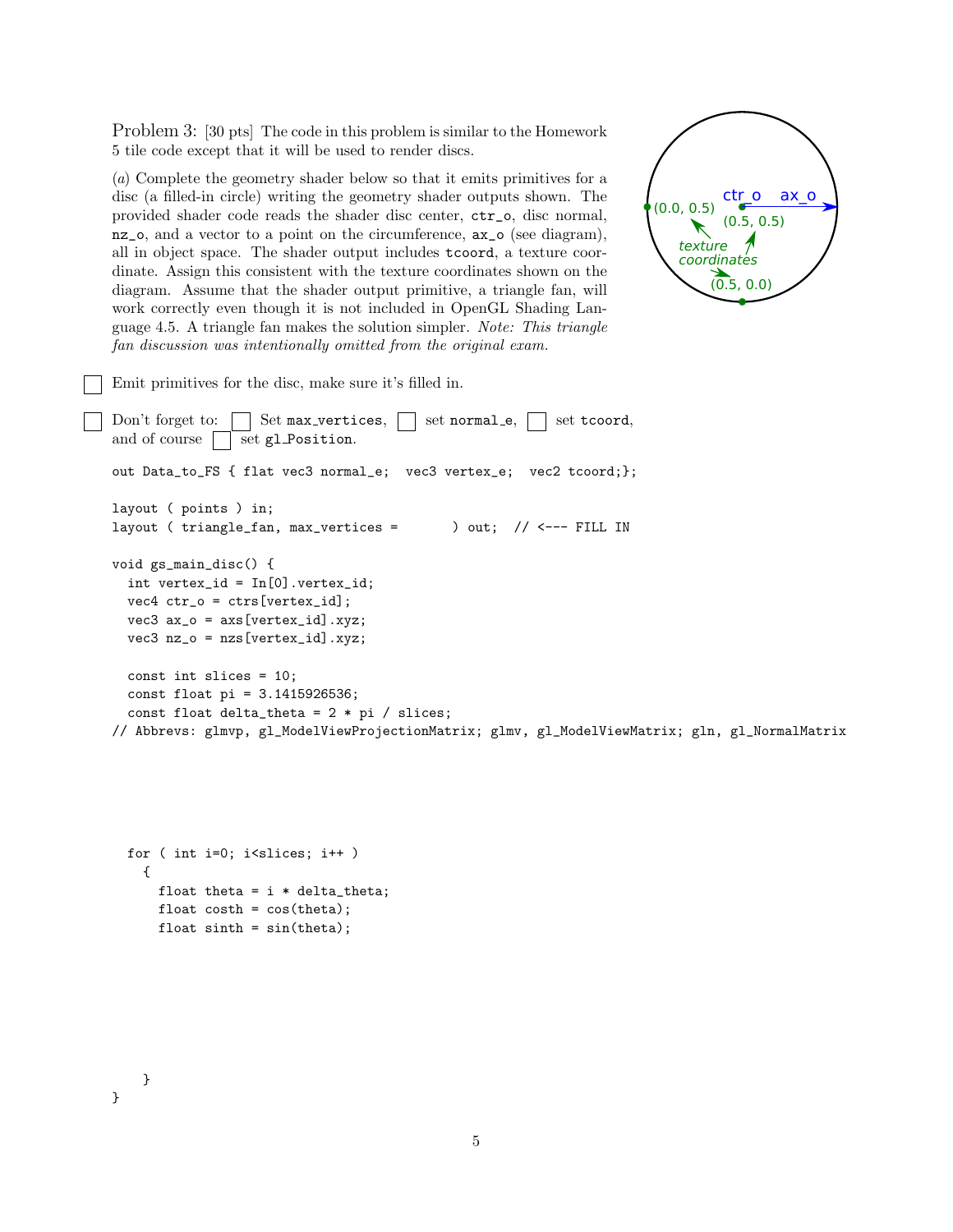Problem 3, continued:

(*b*) Appearing below is the fragment shader for the code above. If variable nevermind were true the fragment shader would not write a fragment, but it's set to false in the code. (The discard keyword returns from the fragment shader without writing a fragment.)

The primitives emitted by the geometry shader (if solved correctly) will render a 10-sided polygon, which is not exactly a disc (circle). Modify the code so that it emits a perfect disc based on the largest circle that can fit inside the polygon. (For partial credit, a circle of radius 0.4 in texture coordinate units.) Use texture coordinates to determine whether a fragment is in the circle.

Assign radius the correct value in terms of slices.

Set nevermind so that a fragment is discarded if it's outside a radius-radius circle based on tcoord.

```
void fs_main_disc() {
 const int slices = 10;
  const float pi = 3.1415926535;
  const float delta_theta = 2 * pi / silices;float radius = 0.4; // CHANGE TO CORRECT VALUE.
  const bool nevermind = false; // CHANGE FOR PERFECT CIRCLE
  if ( nevermind ) discard; // Don't write fragment, exit the shader.
 vec4 texel = texture(tex_unit_0,tcoord); // NO NEED TO CHANGE THIS CODE.
  vec4 color = colors[vertex_id];
 gl_FragColor = texel * generic_lighting(vertex_e, color, normal_e);
 gl_FragDepth = gl_FragCoord.z;
}
(c) The inputs to fragment shader fs_main_disc appear below. Explain the implications of moving the flat
qualifier as described below.
in Data_to_FS { flat vec3 normal_e; flat int vertex_id;
                 vec3 vertex_e; vec2 tcoord; \};
```
Explain impact on  $\Box$  correctness and  $\Box$  efficiency if flat were removed from normal e and vertex id.

Explain impact on  $\Box$  correctness and  $\Box$  efficiency if flat were added to vertex e and tcoord.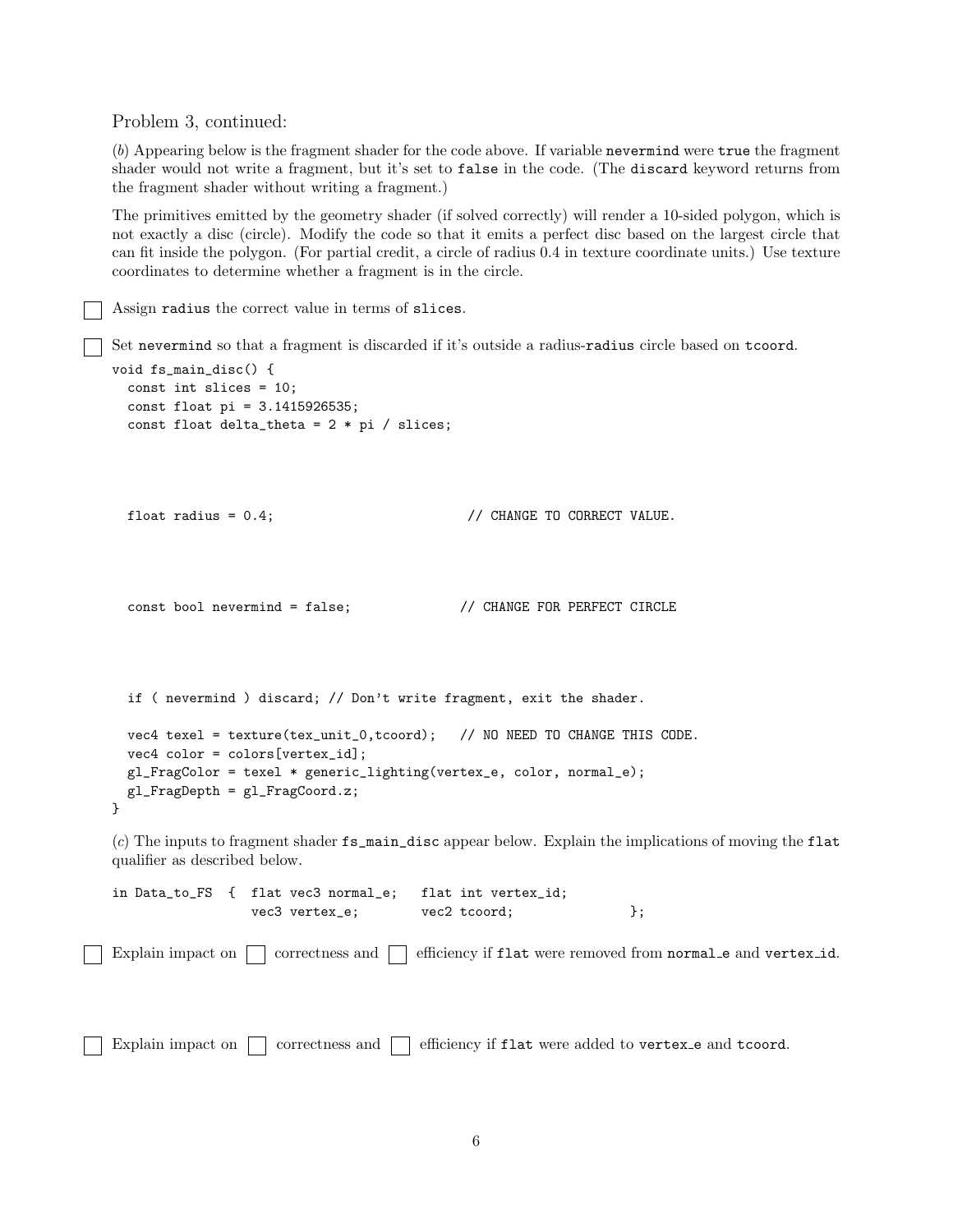Problem 4: [35 pts] Answer each question below.

(*a*) Explain how the depth (z-buffer) test is used. Provide an example in which sorting primitives by eye distance makes the depth test unnecessary, and another example in which even with sorting a depth test is necessary for proper rendering.

Explain how depth test used.

Example where sorting makes depth test unnecessary. *Hint: Example can have two primitives.*

Example where depth test necessary even with sorting. *Hint: Example can have three primitives.*

(*b*) Appearing below are sample uses of two procedures related to the stencil buffer. Explain what each one does in general (not necessarily in the example).

glStencilFunc(GL\_EQUAL,4,-1); glStencilOp(GL\_REPLACE,GL\_KEEP,GL\_KEEP);

The glStencilFunc procedure is used to ....

The glStencilOp procedure is used to ....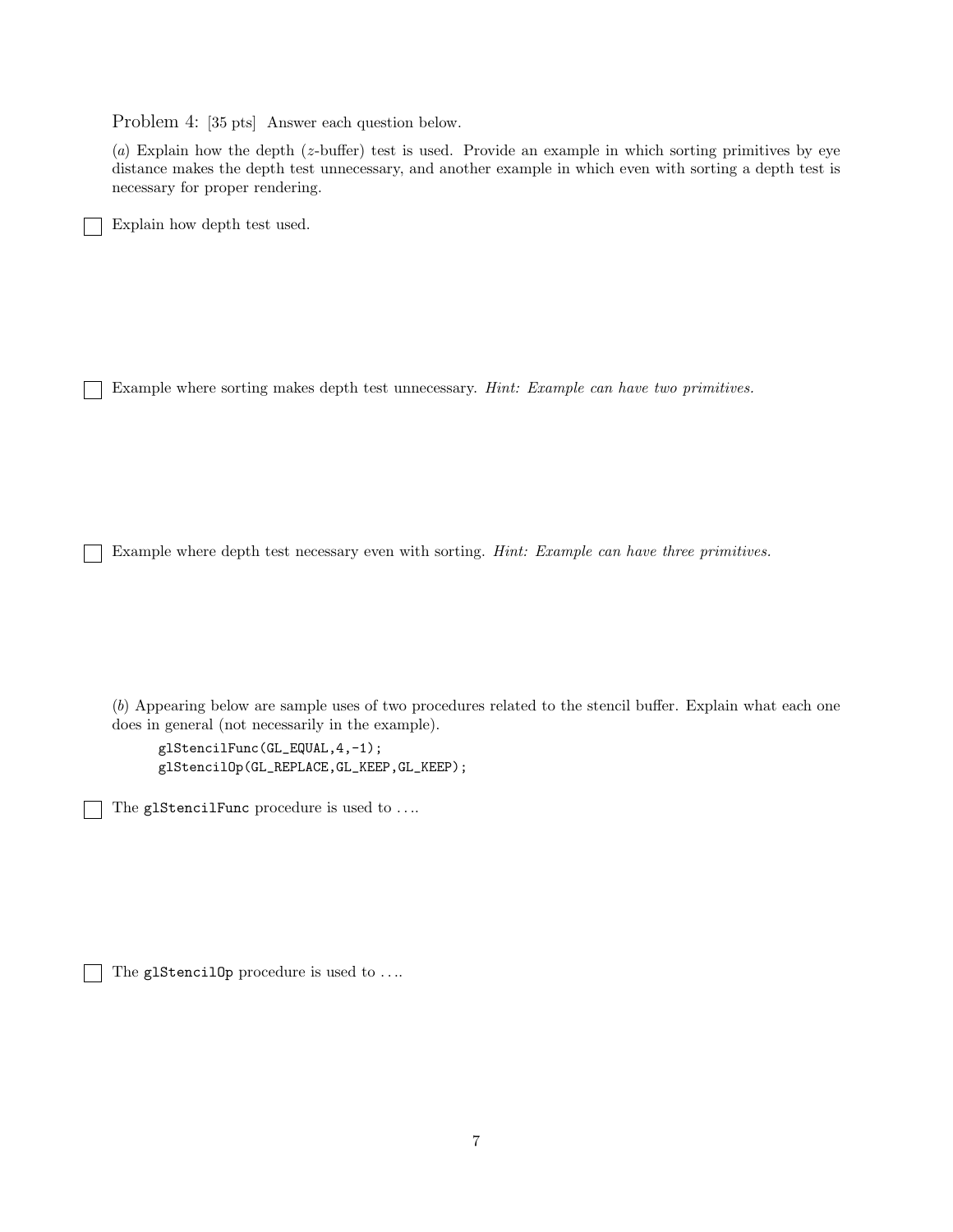(*c*) In general, why doesn't it make sense to access a texture in a vertex shader?

Bad idea to access a texture in a vertex shader because . . .

(*d*) How is eye space defined? Describe the transformations that need to be applied to map from object space to eye space. Illustrate your answer using a sample scene.

Defining features of eye space are . . ..

 $\blacksquare$ 

In the following scene to transform from object to eye space the modelview matrix is used, which . . .